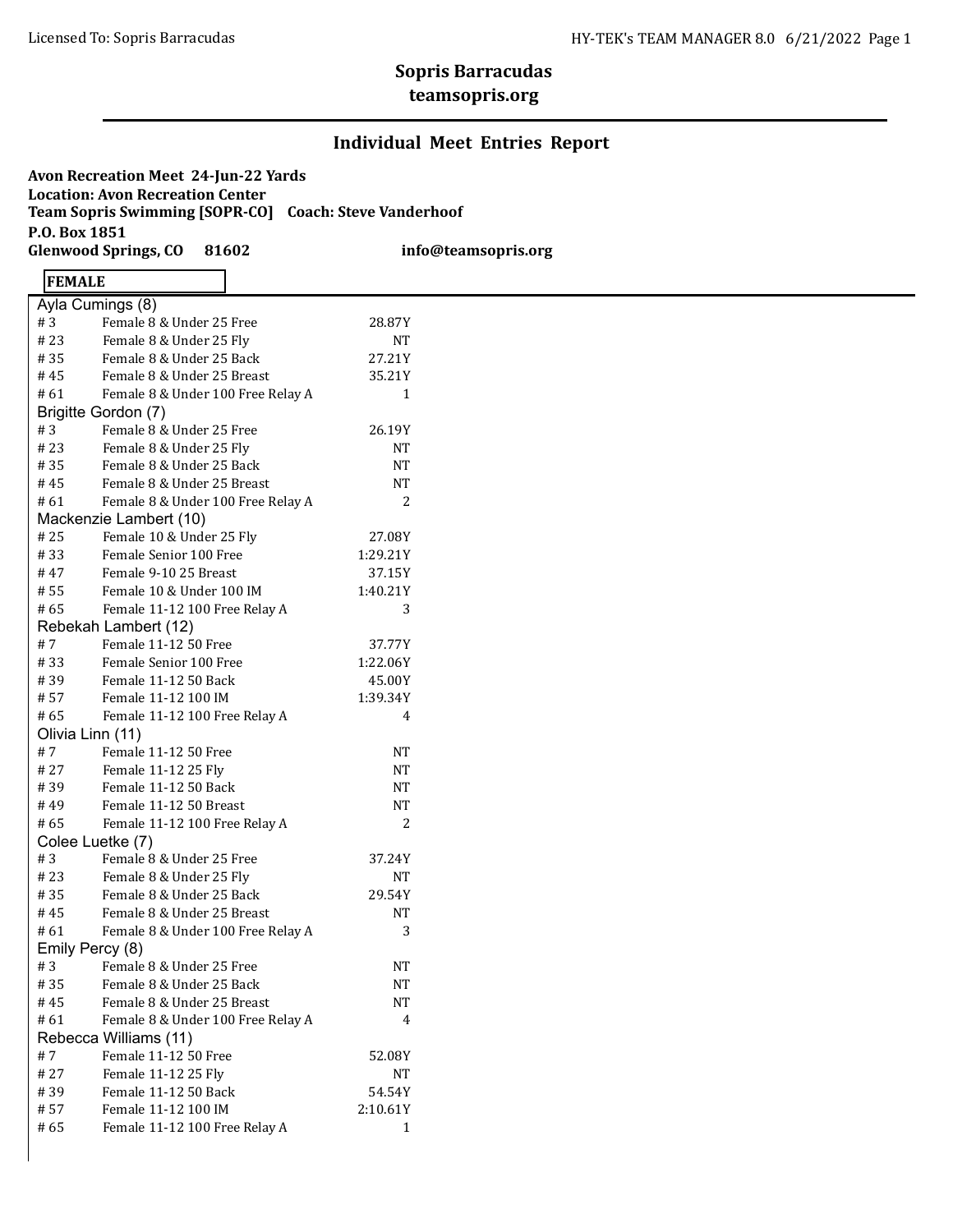## **Sopris Barracudas**

#### **teamsopris.org**

#### **Individual Meet Entries Report**

#### **Avon Recreation Meet 24-Jun-22 Yards Team Sopris Swimming [SOPR-CO] Coach: Steve Vanderhoof**

 $\blacksquare$ 

| <b>MALE</b>        |                                  |           |  |  |  |
|--------------------|----------------------------------|-----------|--|--|--|
| Broden Cullen (9)  |                                  |           |  |  |  |
| # 6                | Male 10 & Under 25 Free          | NT        |  |  |  |
| #26                | Male 10 & Under 25 Fly           | <b>NT</b> |  |  |  |
| #48                | Male 9-10 25 Breast              | NT        |  |  |  |
| # 56               | Male 10 & Under 100 IM           | 1:57.36Y  |  |  |  |
|                    | Bode Cumings (7)                 |           |  |  |  |
| #4                 | Male 8 & Under 25 Free           | 47.21Y    |  |  |  |
| # 24               | Male 8 & Under 25 Fly<br>NT      |           |  |  |  |
| #36                | Male 8 & Under 25 Back<br>35.72Y |           |  |  |  |
| #46                | Male 8 & Under 25 Breast         | NT        |  |  |  |
|                    | Sylas Jaouen (11)                |           |  |  |  |
| # 8                | Male 11-12 50 Free               | 49.11Y    |  |  |  |
| #40                | Male 11-12 50 Back               | 53.10Y    |  |  |  |
| #50                | Male 11-12 50 Breast             | 1:11.35Y  |  |  |  |
| #58                | Male 11-12 100 IM<br>NT          |           |  |  |  |
| Wyndom Jaouen (15) |                                  |           |  |  |  |
| #12                | Male 15-18 50 Free               | 34.95Y    |  |  |  |
| #34                | Male Senior 100 Free             | 1:27.09Y  |  |  |  |
| #53                | Mixed 15-18 50 Breast            | <b>NT</b> |  |  |  |
| # 60               | Mixed 15-18 100 IM               | NT        |  |  |  |
| Owen Linn (7)      |                                  |           |  |  |  |
| #4                 | Male 8 & Under 25 Free           | NT        |  |  |  |
| # 24               | Male 8 & Under 25 Fly            | <b>NT</b> |  |  |  |
| #36                | Male 8 & Under 25 Back           | NT        |  |  |  |
| #46                | Male 8 & Under 25 Breast         | NT        |  |  |  |